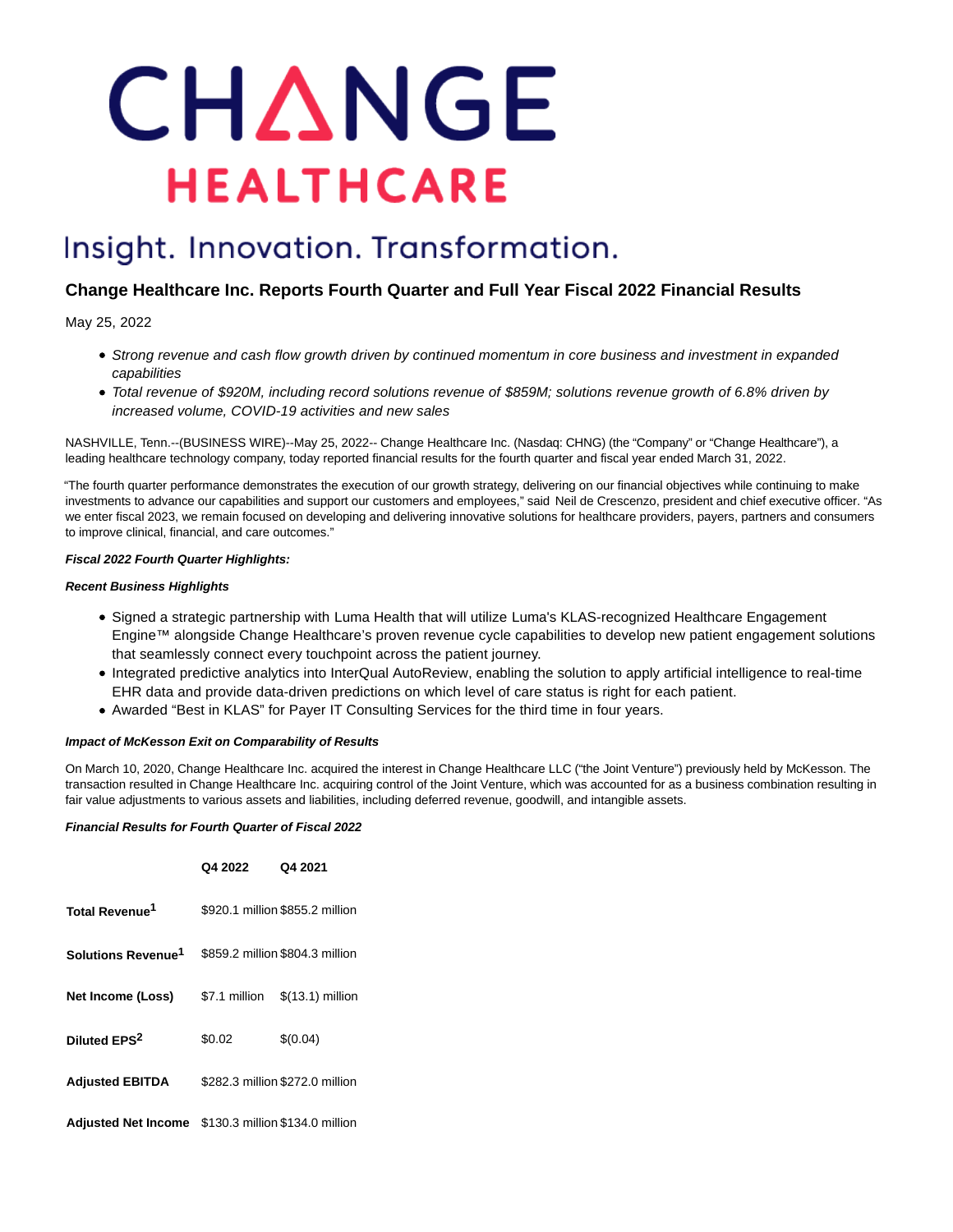# **Adjusted Diluted EPS<sup>2</sup> \$0.39 \$0.42**

1. Total Revenue and Solutions Revenue for fourth quarter of fiscal 2021 included the impact of fair value adjustments to deferred revenue resulting from the McKesson exit, which reduced revenue recognized by \$10.1 million.

2. Diluted EPS and Adjusted Diluted EPS for the current period are based on 331 million shares compared to 321 million shares in the fourth quarter of fiscal 2021.

Solutions revenue in the fourth quarter grew 6.8% compared to the fourth quarter of fiscal 2021, driven by volume growth and incremental revenue from COVID-19 testing and new sales. Adjusted EBITDA grew 3.8% over the same period, reflecting the aforementioned revenue growth, partially offset by investments to support business initiatives.

#### **Cash Flow and Balance Sheet Highlights**

Net cash provided by operating activities was \$696.9 million and free cash flow was \$420.6 million, in each case, for the twelve months ended March 31, 2022. For the twelve months ended March 31, 2021, net cash provided by operating activities and free cash flow were \$586.2 million and \$339.8 million, respectively. Free cash flow increased 23.8% in the current year compared to fiscal 2021.

Net cash provided by operating activities and free cash flow each are affected by pass-thru funds we receive from certain pharmaceutical industry participants in advance of our obligation to remit these funds to participating retail pharmacies. Such pass-thru funds on hand increased by \$12.9 million in the twelve months ended March 31, 2022, increasing free cash flow for the period by that amount, and decreased by \$12.8 million for the twelve months ended March 31, 2021.

The Company ended the quarter with approximately \$252.3 million of cash and cash equivalents, and approximately \$4,590.1 million of total debt. Subsequent to the end of the quarter, the Company repaid \$100.0 million of its Senior Notes.

#### **Guidance**

Due to the proposed transaction with OptumInsight, we will no longer be providing financial guidance.

#### **Update on Proposed Merger with OptumInsight**

On January 5, 2021, OptumInsight, a diversified health services company and part of UnitedHealth Group, and Change Healthcare agreed to combine (the "Merger"). Under the terms of the merger agreement, UnitedHealth Group, through a wholly-owned subsidiary, will acquire all of the outstanding shares of Change Healthcare common stock for \$25.75 per share in cash. The Boards of Directors of both UnitedHealth Group and Change Healthcare have unanimously approved the terms of the Merger, and Change Healthcare stockholders voted to approve the Merger on April 13, 2021. The closing of the Merger is subject to applicable regulatory approval and other customary closing conditions.

On February 24, 2022, the Department of Justice ("DOJ") and certain other parties commenced litigation to block the Merger, and the Company continues to support UnitedHealth Group in working toward closing the Merger. On April 4, 2022, the parties to the merger agreement entered into a waiver pursuant to which, among other things, Change Healthcare and UnitedHealth Group each waived its right to terminate the merger agreement until the earlier of (i)the tenth business day following a final order issued by the U.S. District Court for the District of Columbia with respect to the complaint filed by the DOJ that prohibits the consummation of the Merger and (ii) December 31, 2022. OptumInsight will pay a \$650 million fee to Change Healthcare in the event the Merger is unable to be completed because of the decision issued by the U.S. District Court for the District of Columbia upon completion of the trial that is scheduled to begin on August 1, 2022.

Additionally, the Company will be permitted to declare and pay a one-time special dividend of up to \$2.00 in cash per each issued and outstanding share of its common stock, with a record date and payment date to be determined in the sole discretion of the Company's Board of Directors (or a committee thereof). The Company expects to pay the dividend at or about the time of closing the Merger.

On April 22, 2022, UnitedHealth Group, as seller, entered into an equity purchase agreement and related agreements relating to the sale of the Company's claims editing business to an affiliate of investment funds of TPG Capital for a base purchase price in cash equal to \$2.2 billion (subject to customary adjustments). Consummation of the transaction is contingent on a number of conditions, including the consummation of the Merger.

#### **Webcast Information**

Change Healthcare will host a conference call on Thursday, May 26, 2022, at 8:00 a.m. ET. Due to the previously announced transaction with OptumInsight, the Company will not be taking questions during the conference call.

Investors and other interested parties are invited to listen to the conference call via the Company's website at [https://ir.changehealthcare.com/.](https://cts.businesswire.com/ct/CT?id=smartlink&url=https%3A%2F%2Fir.changehealthcare.com%2F&esheet=52729475&newsitemid=20220525005117&lan=en-US&anchor=https%3A%2F%2Fir.changehealthcare.com%2F&index=1&md5=19440d67de3cccaad8eeec44f6c8bbd0) The webcast will be available for on-demand listening at the aforementioned URL until May 26, 2023.

#### **About Change Healthcare**

Change Healthcare (Nasdaq: CHNG) is a leading healthcare technology company, focused on insights, innovation, and accelerating the transformation of the U.S. healthcare system through the power of the Change Healthcare platform. We provide data and analytics-driven solutions to improve clinical, financial, administrative, and patient engagement outcomes in the U.S. healthcare system. Learn more at [changehealthcare.com.](https://cts.businesswire.com/ct/CT?id=smartlink&url=http%3A%2F%2Fwww.changehealthcare.com&esheet=52729475&newsitemid=20220525005117&lan=en-US&anchor=changehealthcare.com&index=2&md5=c07dc2db8aa5abe221a7524167f557e3)

### **CHNG-IR**

#### **Forward-Looking Statements**

This press release contains forward-looking statements within the meaning of the Private Securities Litigation Reform Act of 1995 with respect to the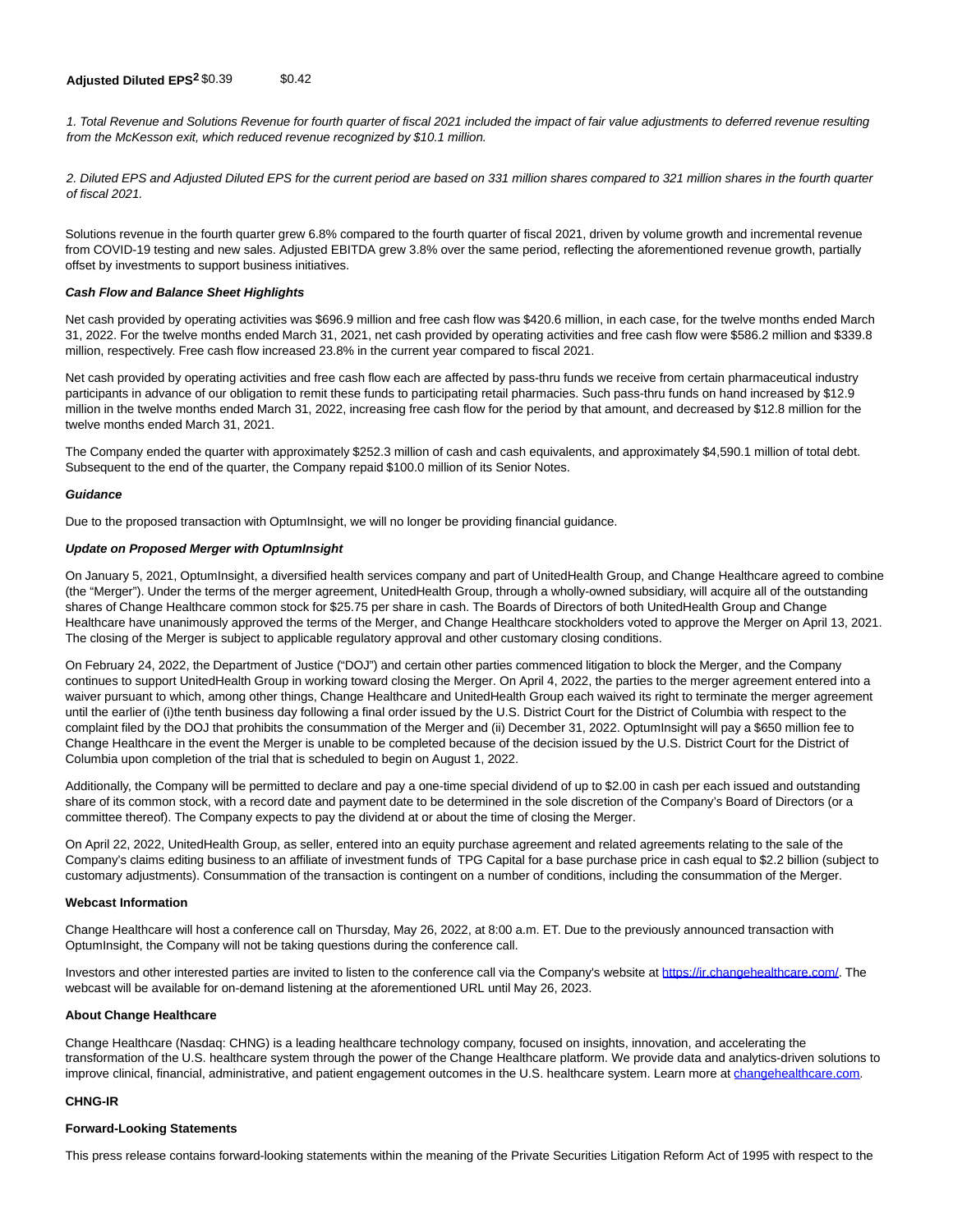financial condition, results of operations and businesses of Change Healthcare. Some of these statements can be identified by terms and phrases such as "anticipate," "believe," "intend," "estimate," "expect," "continue," "could," "should," "may," "plan," "project," "predict" and similar expressions. Change Healthcare cautions readers of this press release that such "forward looking statements," including without limitation, those relating to the timing of the proposed merger and Change Healthcare's future business prospects, revenue, working capital, liquidity, capital needs, interest costs and income, wherever they occur in this press release or in other statements attributable to Change Healthcare, are necessarily estimates reflecting the judgment of Change Healthcare's senior management and involve a number of risks and uncertainties that could cause actual results to differ materially from those suggested by the "forward looking statements."

Factors that could cause Change Healthcare's actual results to differ materially from those expressed or implied in such forward-looking statements include, but are not limited to, the inability to complete the proposed merger due to the failure to satisfy the conditions to the completion of the proposed merger, including that a governmental entity may prohibit, delay or refuse to grant approval for the consummation of the transaction; risks related to disruption of management's attention from Change Healthcare's ongoing business operations due to the transaction; the effect of the announcement of the proposed merger on Change Healthcare's operations, results and business generally; the risk that the proposed merger will not be consummated in a timely manner, exceeding the expected costs of the merger; the occurrence of any event, change or other circumstances that could give rise to the termination of the merger agreement; macroeconomic and industry trends and adverse developments in the debt, consumer credit and financial services markets; uncertainty and risks related to the impact of the COVID-19 pandemic (including the rise of COVID-19 variant strains such as the Delta and Omicron variants) on the national and global economy, Change Healthcare's business, suppliers, customers, and employees; Change Healthcare's ability to retain and recruit key management personnel and other talent (including while the proposed merger is pending); Change Healthcare's ability to retain or renew existing customers and attract new customers; Change Healthcare's ability to connect a large number of payers and providers; Change Healthcare's ability to provide competitive services and prices while maintaining its margins; further consolidation in Change Healthcare's end-customer markets; Change Healthcare's ability to effectively manage its costs; Change Healthcare's ability to effectively develop and maintain relationships with its channel partners; Change Healthcare's ability to timely develop new services and improve existing solutions; Change Healthcare's ability to deliver services timely without interruption; a decline in transaction volume in the U.S. healthcare industry; Change Healthcare's ability to maintain access to its data sources; Change Healthcare's ability to maintain the security and integrity of its data; Change Healthcare's reliance on key management personnel; Change Healthcare's ability to manage and expand its operations and keep up with rapidly changing technologies; the ability of outside service providers and key vendors to fulfill their obligations to Change Healthcare; risks related to international operations; Change Healthcare's ability to protect and enforce its intellectual property, trade secrets and other forms of unpatented intellectual property; Change Healthcare's ability to defend its intellectual property from infringement claims by third parties; government regulation and changes in the regulatory environment; changes in local, state, federal and international laws and regulations, including related to taxation; economic and political instability in the U.S. and international markets where Change Healthcare operates; the economic impact of escalating global tensions, including the conflict between Russia and Ukraine, and the adoption or expansion of economic sanctions or trade restrictions; litigation or regulatory proceedings; losses against which Change Healthcare does not insure; Change Healthcare's ability to make acquisitions and integrate the operations of acquired businesses; Change Healthcare's ability to make timely payments of principal and interest on its indebtedness; Change Healthcare's ability to satisfy covenants in the agreements governing its indebtedness; Change Healthcare's ability to maintain liquidity; the potential dilutive effect of future issuance of shares of Change Healthcare's common stock; the impact of anti-takeover provisions in Change Healthcare's organizational documents and under Delaware law, which may discourage or delay acquisition attempts; Change Healthcare's adoption of new, or amendments to existing, accounting standards, and other risks. For a more detailed discussion of these factors, see the information under the captions "Risk Factors" and "Management's Discussion and Analysis of Financial Condition and Results of Operations" in Change Healthcare's most recent Annual Report on Form 10-K filed with the Securities and Exchange Commission ("SEC") on May 27, 2021 as such factors may be updated from time to time in our periodic filings with the SEC.

Change Healthcare's forward-looking statements speak only as of the date of this press release or as of the date they are made. Change Healthcare disclaims any intent or obligation to update any "forward looking statement" made in this press release to reflect changed assumptions, the occurrence of unanticipated events or changes to future operating results over time.

# **Non-GAAP Financial Measures**

In the Company's earnings releases, prepared remarks, conference calls, slide presentations and webcasts, there may be use or discussion of non-GAAP financial measures. We believe such measures provide supplemental information to investors with regards to our operating performance and assist investors' ability to compare our financial results to those of other companies in the same industry. The GAAP financial measure most directly comparable to each non-GAAP financial measure used or discussed, and a reconciliation of the differences between the comparable GAAP financial measure and each non-GAAP financial measure are included in this press release after the consolidated financial statements. These non-GAAP financial measures are calculated and presented on the basis of methodologies other than in accordance with GAAP. These non-GAAP financial measures should be considered only as supplemental to, and not as superior to, financial measures prepared in accordance with GAAP and may be defined and calculated differently by others in the same industry.

#### **Consolidated Statements of Operations**

**(unaudited and amounts in thousands, except share and per share amounts)**

**Three Months Ended March 31,**

**2022 2021**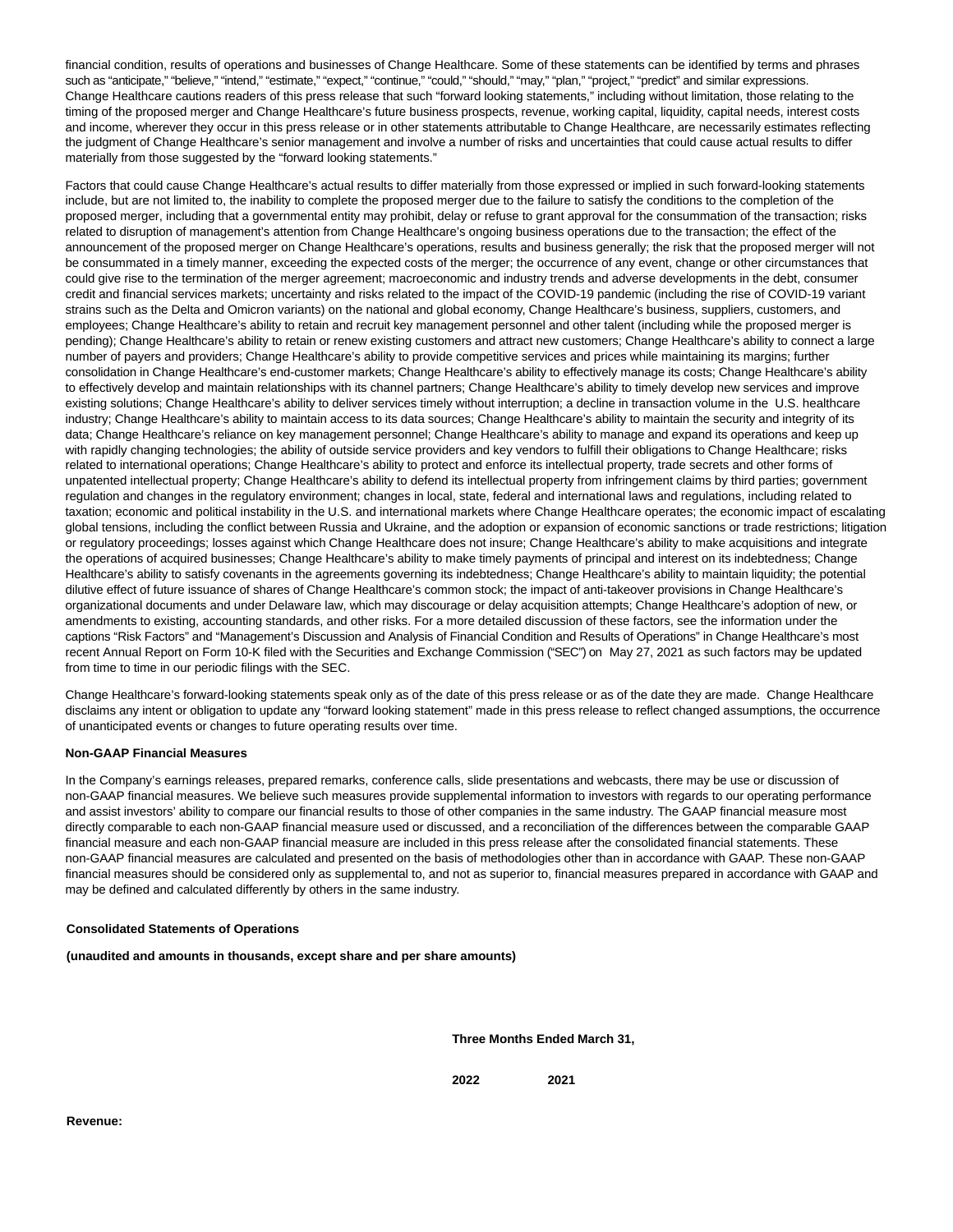| Solutions revenue                                                     | \$859,194 | \$804,299  |
|-----------------------------------------------------------------------|-----------|------------|
| Postage revenue                                                       | 60,937    | 50,861     |
| Total revenue                                                         | 920,131   | 855,160    |
| <b>Operating expenses:</b>                                            |           |            |
| Cost of operations (exclusive of depreciation and amortization below) | 362,459   | 357,506    |
| Research and development                                              | 72,306    | 58,926     |
| Sales, marketing, general and administrative                          | 186,288   | 187,606    |
| Customer postage                                                      | 60,937    | 50,861     |
| Depreciation and amortization                                         | 179,345   | 154,495    |
| Accretion and changes in estimate with related parties, net           | 5,967     | 2,744      |
| Gain on sale of businesses                                            |           | 1,344      |
| <b>Total operating expenses</b>                                       | 867,302   | 813,482    |
| <b>Operating income (loss)</b>                                        | 52,829    | 41,678     |
| Non-operating (income) and expense                                    |           |            |
| Interest expense, net                                                 | 56,959    | 59,508     |
| Loss on extinguishment of debt                                        |           | 1,289      |
| Other, net                                                            | 2,078     | (2, 253)   |
| Total non-operating (income) and expense                              | 59,037    | 58,544     |
| Income (loss) before income tax provision (benefit)                   | (6, 208)  | (16, 866)  |
| Income tax provision (benefit)                                        | (13, 298) | (3,776)    |
| Net income (loss)                                                     | \$7,090   | \$(13,090) |
|                                                                       |           |            |
| Net income (loss) per common share:                                   |           |            |
| Basic                                                                 | \$0.02    | \$ (0.04)  |
| Diluted                                                               | \$0.02    | \$ (0.04)  |

**Weighted average common shares outstanding:**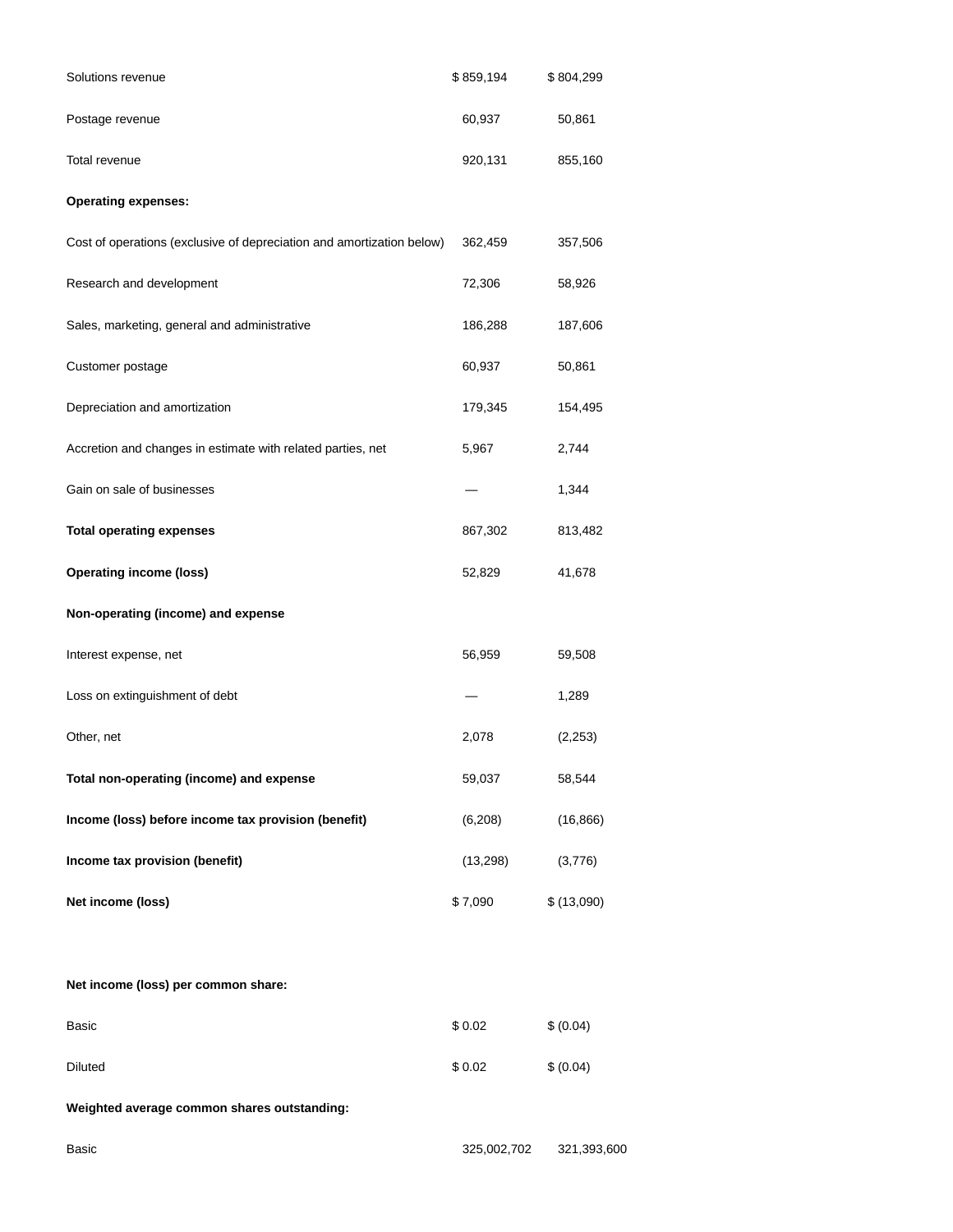# **Consolidated Statements of Operations**

**(unaudited and amounts in thousands, except share and per share amounts)**

|                                                                       | Year Ended March 31, |             |
|-----------------------------------------------------------------------|----------------------|-------------|
|                                                                       | 2022                 | 2021        |
| Revenue:                                                              |                      |             |
| Solutions revenue                                                     | \$3,261,203          | \$2,893,889 |
| Postage revenue                                                       | 219,612              | 196,532     |
| Total revenue                                                         | 3,480,815            | 3,090,421   |
| <b>Operating expenses:</b>                                            |                      |             |
| Cost of operations (exclusive of depreciation and amortization below) | 1,415,267            | 1,335,075   |
| Research and development                                              | 277,930              | 227,036     |
| Sales, marketing, general and administrative                          | 734,554              | 686,645     |
| Customer postage                                                      | 219,612              | 196,532     |
| Depreciation and amortization                                         | 681,808              | 591,048     |
| Accretion and changes in estimate with related parties, net           | 14,833               | 13,158      |
| Gain on sale of businesses                                            |                      | (59, 143)   |
| <b>Total operating expenses</b>                                       | 3,344,004            | 2,990,351   |
| <b>Operating income (loss)</b>                                        | 136,811              | 100,070     |
| Non-operating (income) and expense                                    |                      |             |
| Interest expense, net                                                 | 234,244              | 245,241     |
| Loss on extinguishment of debt                                        | 3,885                | 8,924       |
| Other, net                                                            | 4,683                | (6,698)     |
| Total non-operating (income) and expense                              | 242,812              | 247,467     |
| Income (loss) before income tax provision (benefit)                   | (106, 001)           | (147, 397)  |
| Income tax provision (benefit)                                        | (48, 611)            | (35, 187)   |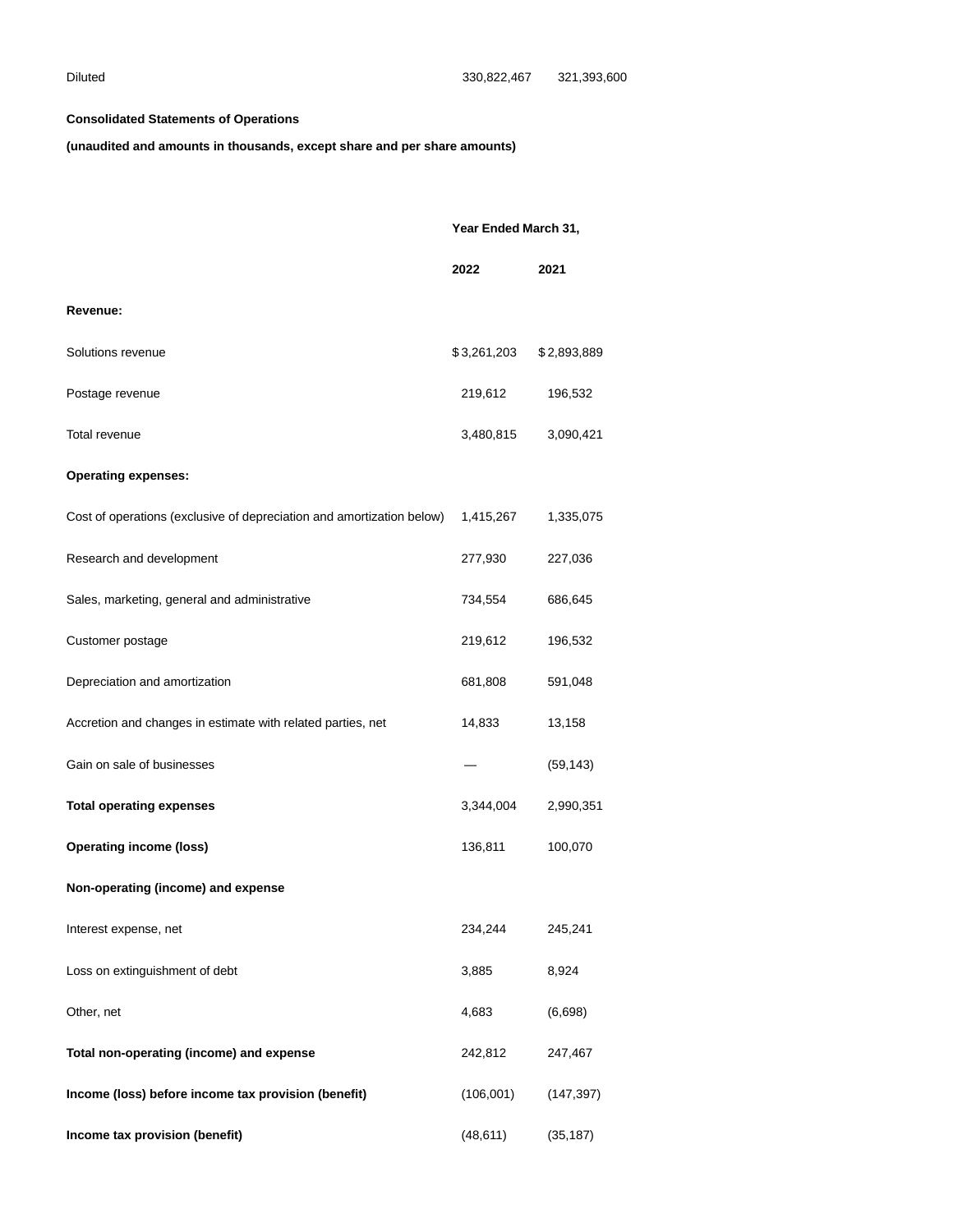**Net income (loss)**  $$(57,390)$   $$(112,210)$ 

| Net income (loss) per common share: |  |
|-------------------------------------|--|
|                                     |  |

| Basic and diluted                           | \$(0.18)    | \$(0.35)    |
|---------------------------------------------|-------------|-------------|
| Weighted average common shares outstanding: |             |             |
| Basic and diluted                           | 323.996.600 | 320,771,789 |

# **Consolidated Balance Sheets**

**(unaudited and amounts in thousands, except share and per share amounts)**

|                                           | March 31,<br>2022 | March 31,<br>2021 |
|-------------------------------------------|-------------------|-------------------|
| <b>Assets</b>                             |                   |                   |
| <b>Current assets:</b>                    |                   |                   |
| Cash and cash equivalents                 | \$252,298         | \$113,101         |
| Accounts receivable, net                  | 720,122           | 732,614           |
| Contract assets, net                      | 162,828           | 132,856           |
| Prepaid expenses and other current assets | 177,659           | 140,258           |
| <b>Total current assets</b>               | 1,312,907         | 1,118,829         |
| Property and equipment, net               | 141,340           | 174,370           |
| Operating lease right-of-use assets, net  | 65,680            | 93,412            |
| Goodwill                                  | 4,112,904         | 4,108,792         |
| Intangible assets, net                    | 3,699,603         | 4,187,072         |
| Other noncurrent assets, net              | 600,061           | 430,141           |
| <b>Total assets</b>                       | \$9,932,495       | \$10,112,616      |
| <b>Liabilities</b>                        |                   |                   |
| <b>Current liabilities:</b>               |                   |                   |
| Accounts payable                          | \$104,273         | \$57,449          |

Accrued expenses 484,293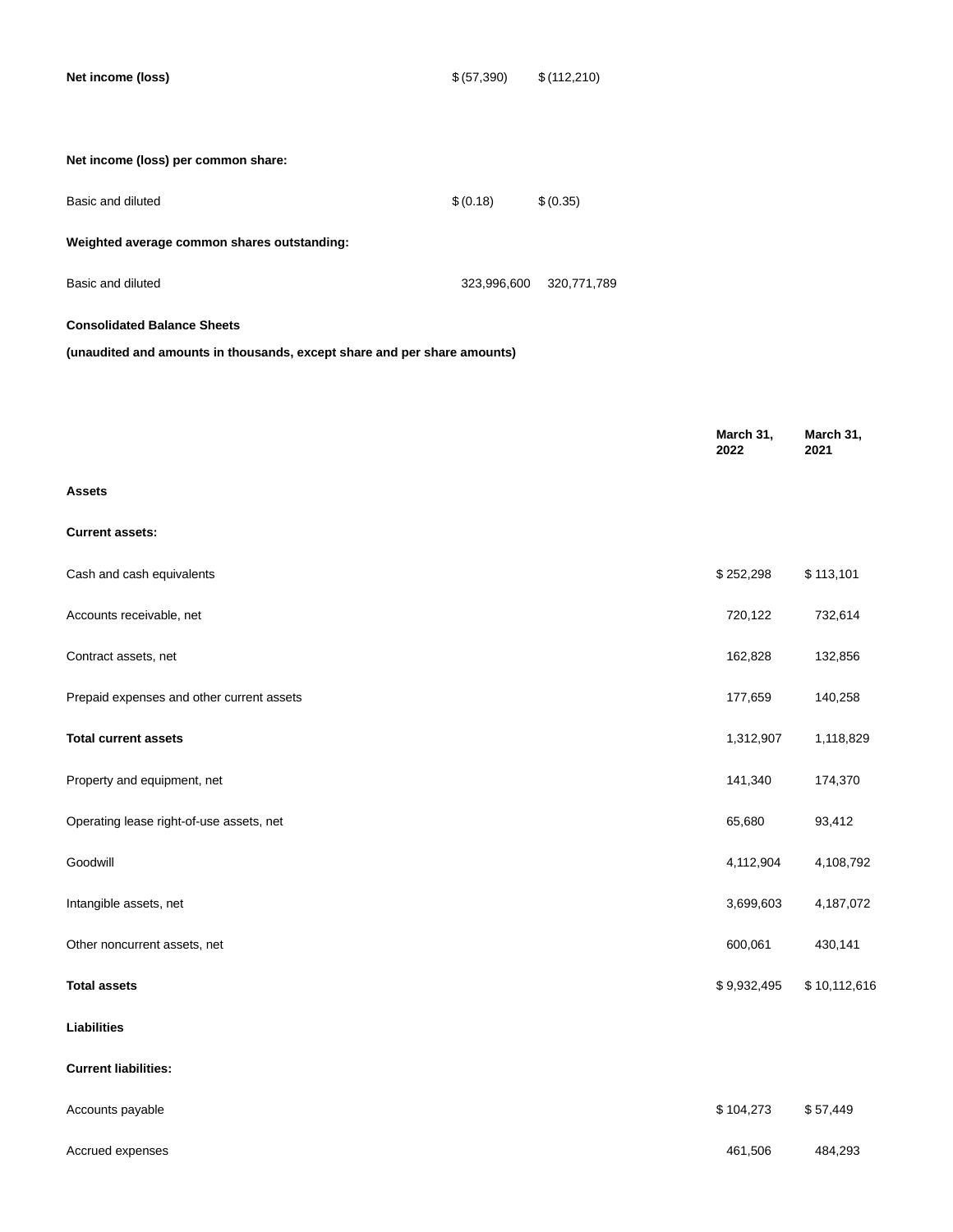| Deferred revenue                                                                                                                                                                                         | 469,098     | 436,666      |
|----------------------------------------------------------------------------------------------------------------------------------------------------------------------------------------------------------|-------------|--------------|
| Due to related parties, net                                                                                                                                                                              | 13,057      | 10,766       |
| Current portion of long-term debt                                                                                                                                                                        | 10,006      | 27,339       |
| Current portion of operating lease liabilities                                                                                                                                                           | 21,726      | 30,608       |
| <b>Total current liabilities</b>                                                                                                                                                                         | 1,079,666   | 1,047,121    |
| Long-term debt, excluding current portion                                                                                                                                                                | 4,580,087   | 4,734,775    |
| Long-term operating lease liabilities                                                                                                                                                                    | 52,286      | 75,396       |
| Deferred income tax liabilities                                                                                                                                                                          | 563,606     | 605,291      |
| Tax receivable agreement obligations to related parties                                                                                                                                                  | 104,863     | 103,151      |
| Tax receivable agreement obligations                                                                                                                                                                     | 202,762     | 229,082      |
| Other long-term liabilities                                                                                                                                                                              | 73,118      | 65,572       |
| <b>Total liabilities</b>                                                                                                                                                                                 | 6,656,388   | 6,860,388    |
| <b>Commitments and contingencies</b>                                                                                                                                                                     |             |              |
| <b>Stockholders' Equity</b>                                                                                                                                                                              |             |              |
| Common Stock (par value, \$0.001), 9,000,000,000 and 9,000,000,000 shares authorized and 313,131,714 and<br>306,796,076 shares issued and outstanding at March 31, 2022 and March 31, 2021, respectively | 313         | 307          |
| Preferred stock (par value, \$0.001), 900,000,000 shares authorized and no shares issued and outstanding at both<br>March 31, 2022 and March 31, 2021                                                    |             |              |
| Additional paid-in capital                                                                                                                                                                               | 4,340,759   | 4,283,391    |
| Accumulated other comprehensive income (loss)                                                                                                                                                            | 35,116      | 11,221       |
| Accumulated deficit                                                                                                                                                                                      | (1,100,081) | (1,042,691)  |
| Total stockholders' equity                                                                                                                                                                               | 3,276,107   | 3,252,228    |
| Total liabilities and stockholders' equity                                                                                                                                                               | \$9,932,495 | \$10,112,616 |
| <b>Consolidated Statements of Cash Flows</b>                                                                                                                                                             |             |              |
| (unaudited and amounts in thousands)                                                                                                                                                                     |             |              |

**Year Ended March 31,**

**2022 2021**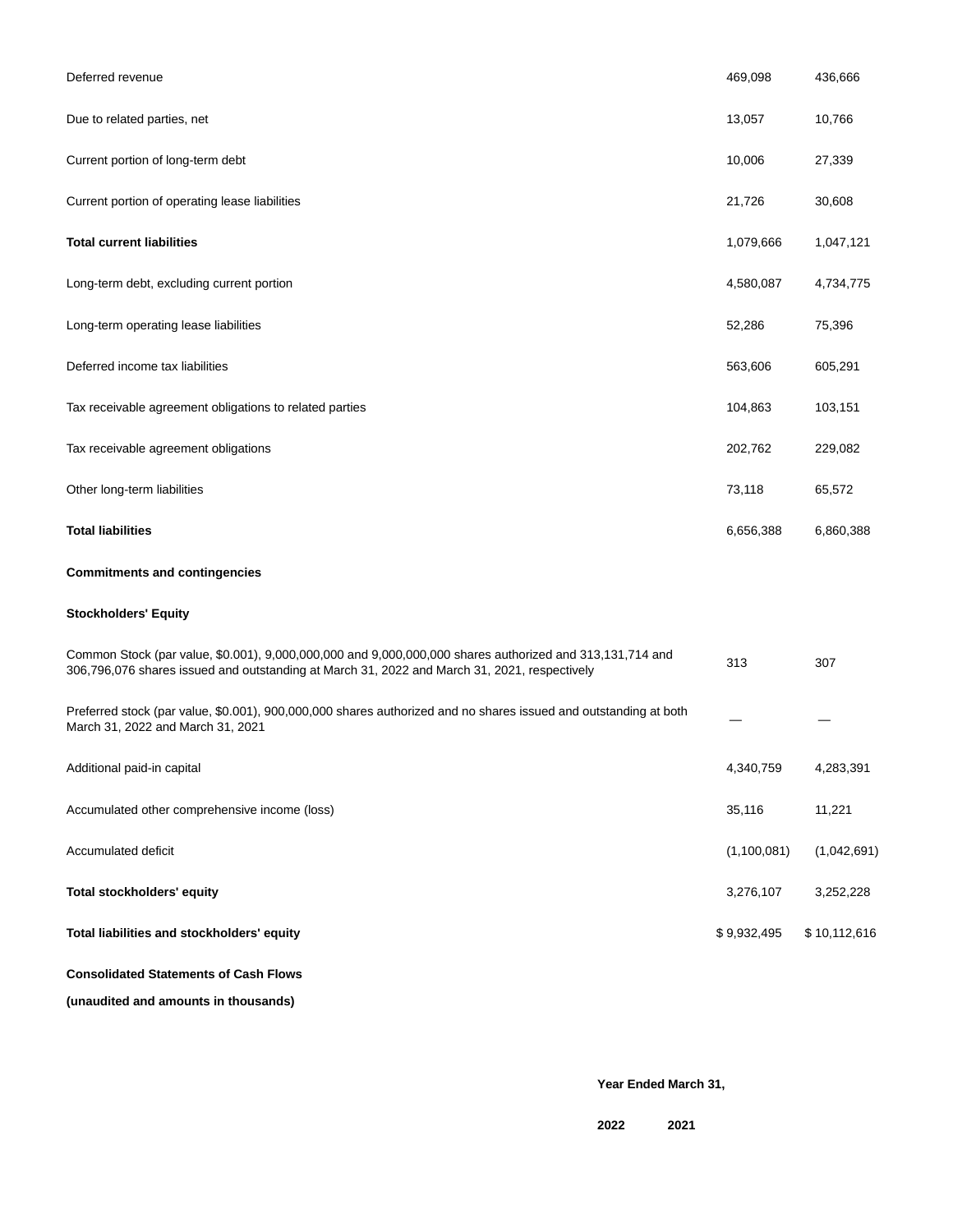# **Cash flows from operating activities:**

# Net income (loss) \$ (57,390) \$ (112,210)

Adjustments to reconcile net income (loss) to net cash provided by (used in) operating activities:

| Depreciation and amortization                           | 681,808    | 591,048    |
|---------------------------------------------------------|------------|------------|
| Amortization of capitalized software developed for sale | 3,509      | 1,326      |
| Accretion and changes in estimate, net                  | 25,276     | 11,644     |
| Equity compensation                                     | 95,730     | 59,016     |
| Deferred income tax expense (benefit)                   | (49,060)   | (50, 114)  |
| Amortization of debt discount and issuance costs        | 31,284     | 32,532     |
| Loss on extinguishment of debt                          | 3,885      | 8,924      |
| Non-cash lease expense                                  | 26,648     | 29,114     |
| Gain on sale of businesses                              |            | (59, 143)  |
| Other, net                                              | 17,658     | 8,257      |
| Changes in operating assets and liabilities:            |            |            |
| Accounts receivable, net                                | 12,295     | (6,064)    |
| Contract assets, net                                    | (26, 114)  | 158        |
| Prepaid expenses and other assets                       | (82, 507)  | (87, 540)  |
| Accounts payable                                        | 34,825     | (21, 407)  |
| Accrued expenses and other liabilities                  | (61, 032)  | 14,178     |
| Deferred revenue                                        | 40,063     | 166,477    |
| Net cash provided by (used in) operating activities     | 696,878    | 586,196    |
| Cash flows from investing activities:                   |            |            |
| Capitalized expenditures                                | (276, 276) | (246, 381) |
| Acquisitions, net of cash acquired                      |            | (439, 483) |
| Proceeds from sale of businesses                        |            | 115,733    |
| Other, net                                              | (663)      | 2,099      |
| Net cash provided by (used in) investing activities     | (276, 939) | (568, 032) |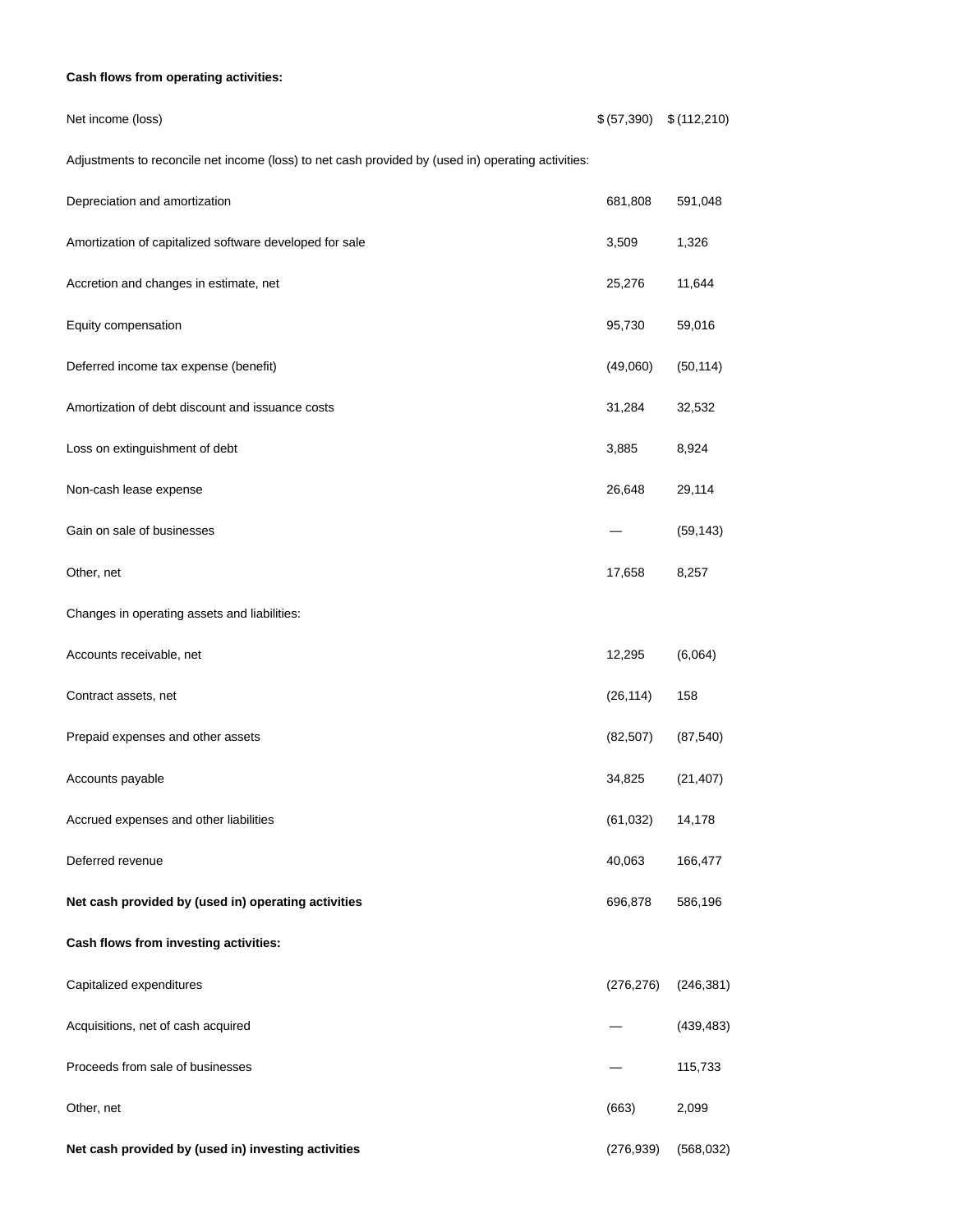# **Cash flows from financing activities:**

| Payments on Term Loan Facility                                    | (180,000)  | (315,000)  |
|-------------------------------------------------------------------|------------|------------|
| Payments under tax receivable agreements                          | (21, 537)  | (20, 691)  |
| Receipts (payments) on derivative instruments                     | (22, 709)  | (29, 538)  |
| Employee tax withholding on vesting of equity compensation awards | (37, 751)  | (4, 108)   |
| Payments on deferred financing obligations                        | (10, 991)  | (19, 519)  |
| Payment of senior amortizing notes                                | (16, 384)  | (15, 636)  |
| Proceeds from exercise of equity awards                           | 8,933      | 17,514     |
| Payments on Revolving Facility                                    |            | (250,000)  |
| Proceeds from issuance of Senior Notes                            |            | 325,000    |
| Other, net                                                        | (468)      | (6,800)    |
| Net cash provided by (used in) financing activities               | (280, 907) | (318, 778) |
| Effect of exchange rate changes on cash and cash equivalents      | 165        | 3,310      |
| Net increase (decrease) in cash and cash equivalents              | 139,197    | (297, 304) |
| Cash and cash equivalents at beginning of period                  | 113,101    | 410,405    |
| Cash and cash equivalents at end of period                        | \$252,298  | \$113,101  |

# **Reconciliation of Net Income (Loss) to Adjusted EBITDA**

**(unaudited and amounts in thousands)**

# **Three Months Ended March 31,**

|                                                         | 2022      | 2021       |
|---------------------------------------------------------|-----------|------------|
| Net income (loss)                                       | \$7,090   | \$(13,090) |
| Income tax provision (benefit)                          | (13, 298) | (3,776)    |
| Income (loss) before income tax provision (benefit)     | (6,208)   | (16, 866)  |
| Amortization of capitalized software developed for sale | 999       | 776        |
| Depreciation and amortization                           | 179,345   | 154,495    |
| Interest expense, net                                   | 56,959    | 59,508     |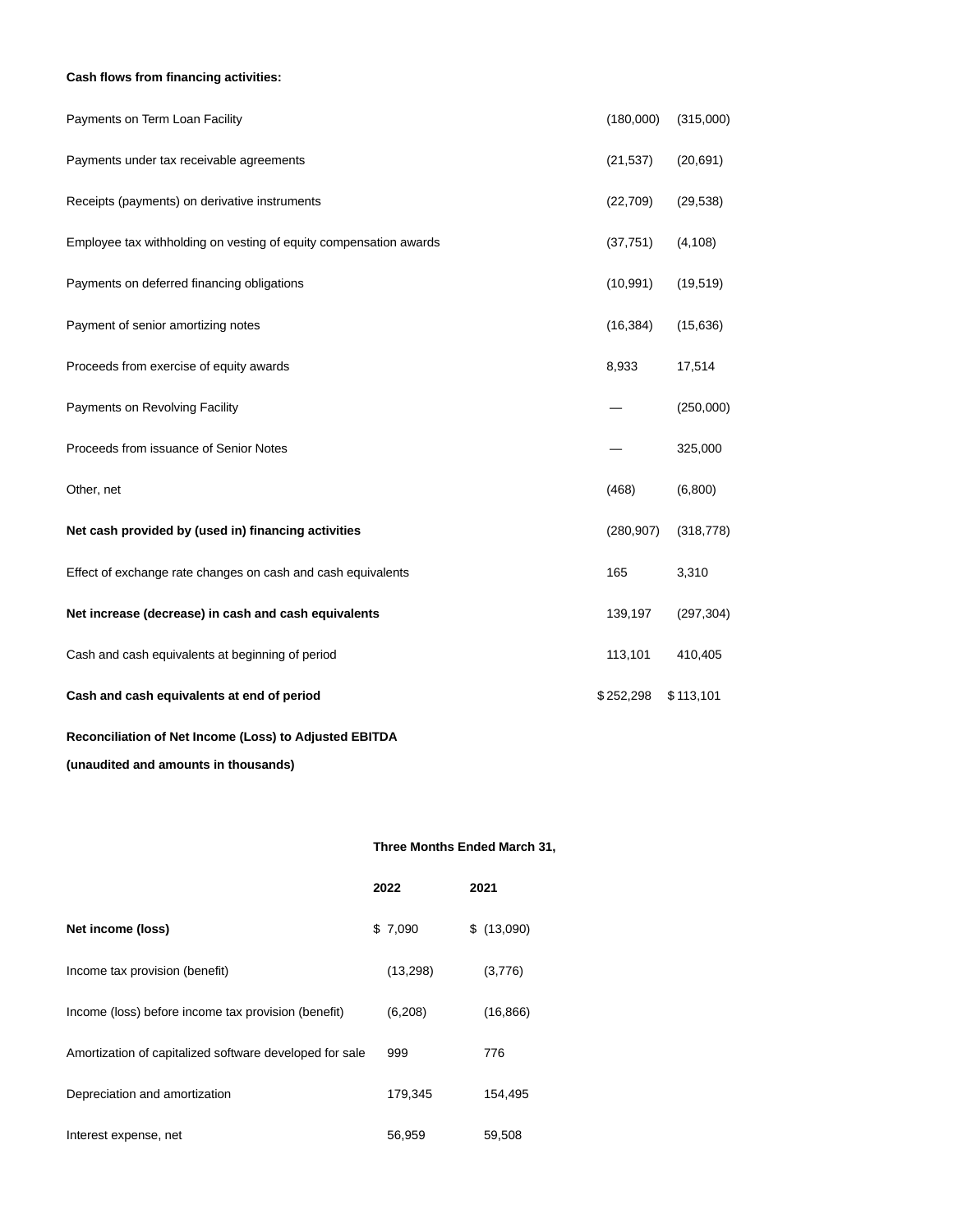| Equity compensation                                     | 21,012    | 24,158    |
|---------------------------------------------------------|-----------|-----------|
| Acquisition accounting adjustments                      | (4, 762)  | 5,917     |
| Acquisition and divestiture-related costs               | 12,254    | 9,590     |
| Integration and related costs                           | 3,608     | 13,094    |
| Strategic initiatives, duplicative and transition costs | 7,977     | 8,671     |
| Severance costs                                         | (4, 484)  | 2,717     |
| Accretion and changes in estimate, net                  | 11,706    | 3,215     |
| Impairment of long-lived assets and other               | 728       | 3,772     |
| Loss on extinguishment of debt                          |           | 1,289     |
| Gain on sale of business                                |           | 1,344     |
| Other non-routine, net                                  | 3,189     | 365       |
| <b>Adjusted EBITDA</b>                                  | \$282,323 | \$272,045 |

# **Reconciliation of Net Income (Loss) to Adjusted EBITDA**

**(unaudited and amounts in thousands)**

# **Year Ended March 31,**

|                                                         | 2022       | 2021        |
|---------------------------------------------------------|------------|-------------|
| Net income (loss)                                       | \$(57,390) | \$(112,210) |
| Income tax provision (benefit)                          | (48, 611)  | (35, 187)   |
| Income (loss) before income tax provision (benefit)     | (106,001)  | (147, 397)  |
| Amortization of capitalized software developed for sale | 3,509      | 1,326       |
| Depreciation and amortization                           | 681,808    | 591,048     |
| Interest expense, net                                   | 234,244    | 245,241     |
| Equity compensation                                     | 95,730     | 59,016      |
| Acquisition accounting adjustments                      | (11, 839)  | 109,743     |
| Acquisition and divestiture-related costs               | 41,120     | 19,709      |
| Integration and related costs                           | 26,803     | 40,675      |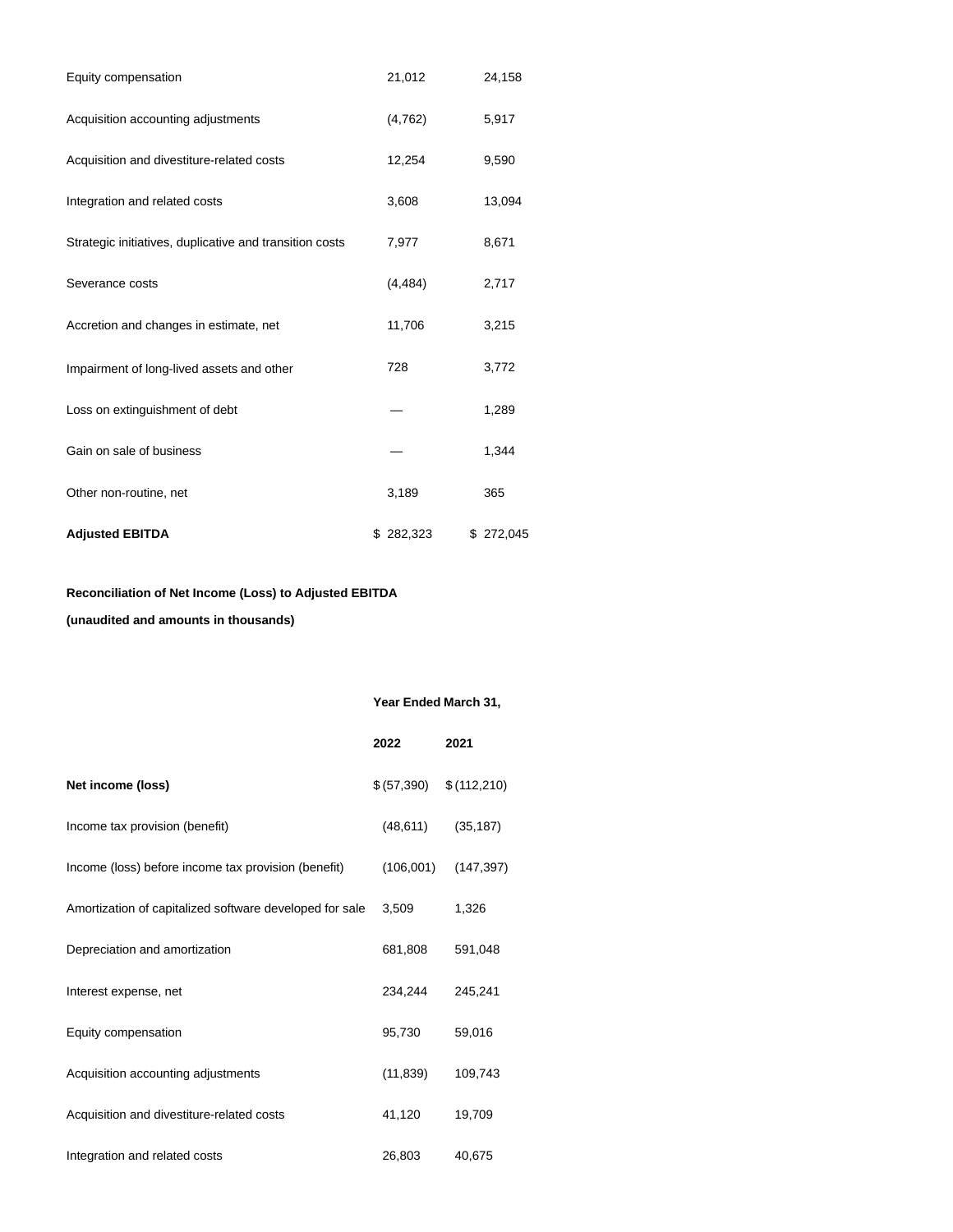| Strategic initiatives, duplicative and transition costs | 46,041                | 21,841    |
|---------------------------------------------------------|-----------------------|-----------|
| Severance costs                                         | 10,178                | 13,184    |
| Accretion and changes in estimate, net                  | 25,276                | 11,644    |
| Impairment of long-lived assets and other               | 4,958                 | 18,190    |
| Loss on extinguishment of debt                          | 3,885                 | 8,924     |
| Gain on sale of business                                |                       | (59, 143) |
| Contingent consideration                                |                       | (3,000)   |
| Other non-routine, net                                  | 15,339                | 3,164     |
| <b>Adjusted EBITDA</b>                                  | \$1,071,051 \$934,165 |           |

# **Reconciliation of Net Income (Loss) to Adjusted Net Income (Loss)**

**(unaudited and amounts in thousands, except share and per share amounts)**

# **Three Months Ended March 31,**

|                                                                    | 2022      | 2021       |
|--------------------------------------------------------------------|-----------|------------|
| Net income (loss)                                                  | \$7,090   | \$(13,090) |
| Amortization expense resulting from acquisition method adjustments | 125,231   | 117,362    |
| <b>EBITDA</b> adjustments                                          | 51,228    | 74,132     |
| Tax effect of EBITDA adjustments and amortization expense          | (53, 254) | (44, 413)  |
| Adjusted net income (loss)                                         | \$130,295 | \$133,991  |
|                                                                    |           |            |

| Adjusted net income (loss) per diluted share | \$0.39 | \$0.42 |
|----------------------------------------------|--------|--------|
|----------------------------------------------|--------|--------|

|                                                                    | Year Ended March 31, |             |  |
|--------------------------------------------------------------------|----------------------|-------------|--|
|                                                                    | 2022                 | 2021        |  |
| Net income (loss)                                                  | \$ (57,390)          | \$(112,210) |  |
| Amortization expense resulting from acquisition method adjustments | 498,843              | 463,334     |  |
| <b>EBITDA</b> adjustments                                          | 257,491              | 243,947     |  |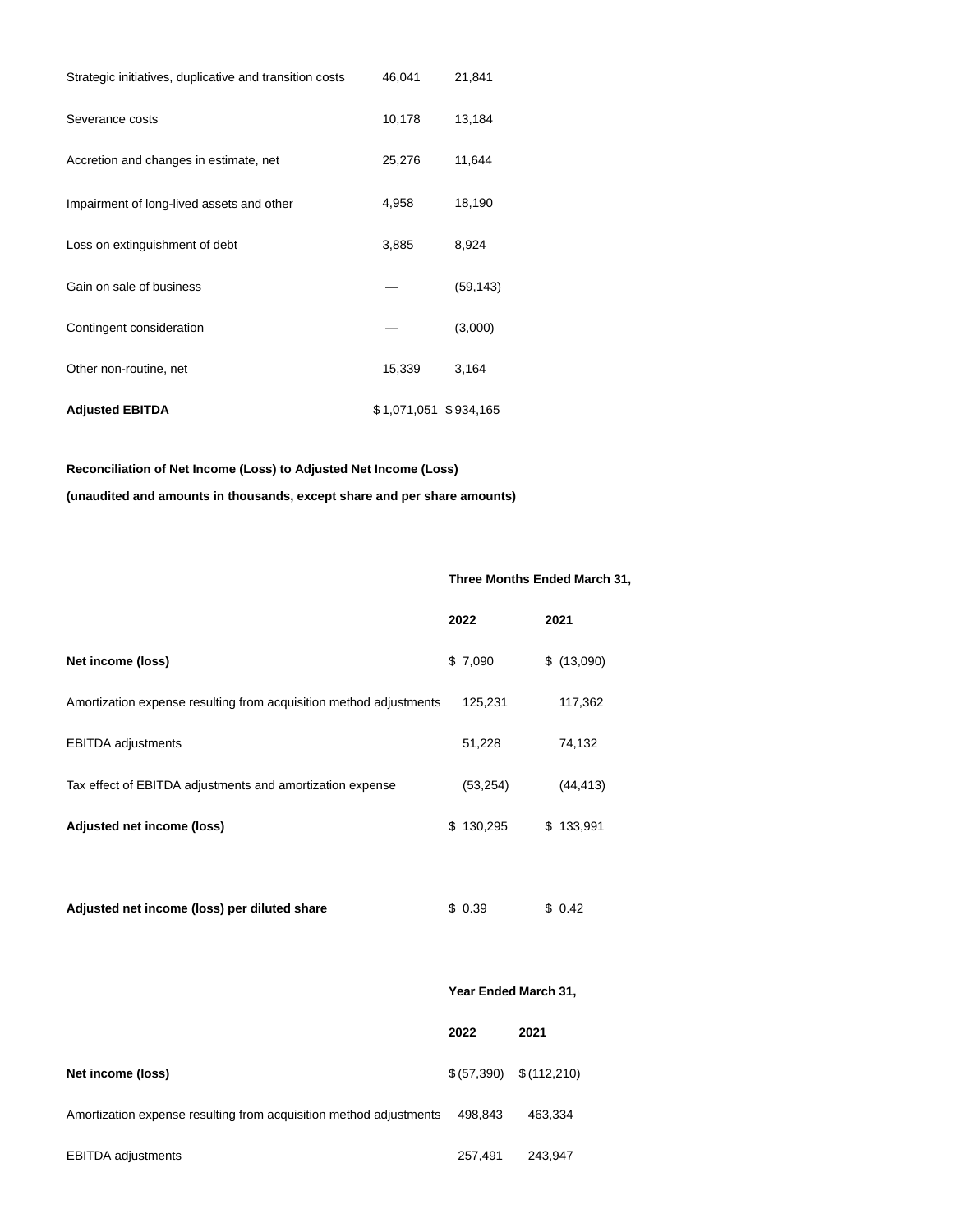| Tax effect of EBITDA adjustments and amortization expense | (204.745)           | (166, 324) |
|-----------------------------------------------------------|---------------------|------------|
| Adjusted net income (loss)                                | \$494.199 \$428.747 |            |
|                                                           |                     |            |

Adjusted net income (loss) per diluted share \$1.53 \$1.34

**Segment Results**

**(unaudited and amounts in thousands)**

|                                    | Three Months Ended March 31, \$ |                      |           | %                  |      |               |
|------------------------------------|---------------------------------|----------------------|-----------|--------------------|------|---------------|
|                                    |                                 | 2022                 | 2021      | Change Change      |      |               |
| <b>Segment revenue</b>             |                                 |                      |           |                    |      |               |
| Software and Analytics             |                                 | \$443,171            | \$416,265 | \$26,906 6.5       |      | %             |
| <b>Network Solutions</b>           |                                 | 216,402              | 198,334   | 18,068 9.1         |      | ℅             |
| Technology-Enabled Services        |                                 | 234,262              | 227,311   | 6,951              | 3.1  | %             |
| Postage and Eliminations (1)       |                                 | 26,296               | 23,391    | 2,905              | 12.4 | %             |
| Purchase Accounting Adjustment (2) |                                 |                      | (10, 141) | 10,141 (100.0)%    |      |               |
| Net revenue                        |                                 | \$920,131            | \$855,160 | \$64,971 7.6       |      | %             |
| <b>Segment adjusted EBITDA</b>     |                                 |                      |           |                    |      |               |
| Software and Analytics             |                                 | \$164,180            | \$144,025 | \$20,155 14.0      |      | %             |
| <b>Network Solutions</b>           |                                 | 103,170              | 108,147   | $(4,977)$ $(4.6)$  |      | $\frac{9}{6}$ |
| <b>Technology-Enabled Services</b> |                                 | 14,973               | 19,873    | $(4,900)$ $(24.7)$ |      | $)\%$         |
| Postage and Eliminations           |                                 |                      |           |                    |      | %             |
| Total adjusted EBITDA              |                                 | \$282,323            | \$272,045 | $$10,278$ 3.8      |      | %             |
|                                    |                                 | Year Ended March 31, | \$        | %                  |      |               |

| 2022 | 2021 | Change | Change |
|------|------|--------|--------|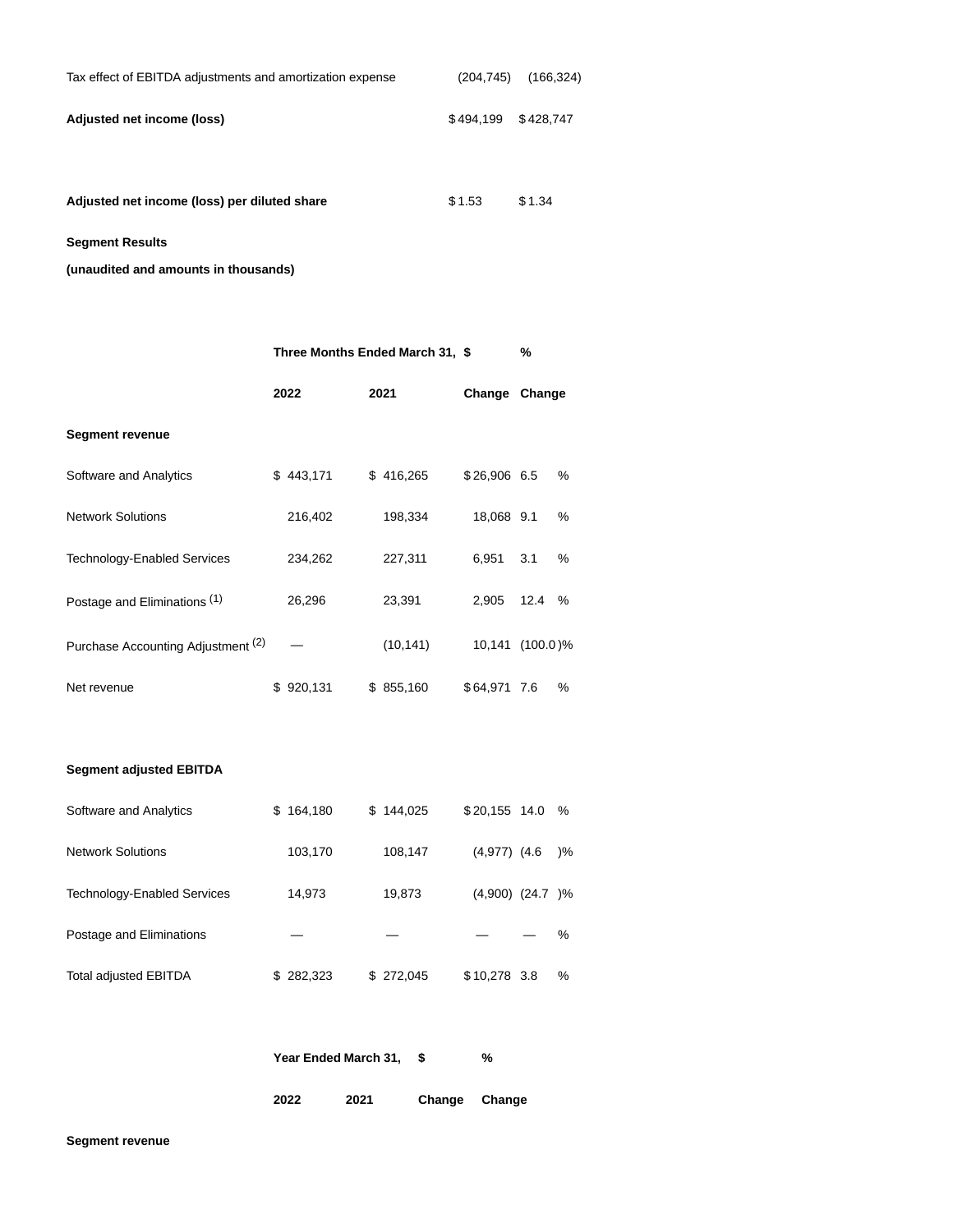| Software and Analytics             |         | \$1,612,931 \$1,534,926 \$78,005 5.1     |                       |     | $\%$ |
|------------------------------------|---------|------------------------------------------|-----------------------|-----|------|
| <b>Network Solutions</b>           | 868,425 | 717.843                                  | 150.582 21.0 %        |     |      |
| <b>Technology-Enabled Services</b> | 924,472 | 869,349                                  | 55.123                | 6.3 | $\%$ |
| Postage and Eliminations (1)       | 82,727  | 96.533                                   | $(13,806)$ $(14.3)$ % |     |      |
| Purchase Accounting Adjustment (2) | (7,740) | (128, 230)                               | 120.490 (94.0)%       |     |      |
| Net revenue                        |         | \$3,480,815 \$3,090,421 \$390,394 12.6 % |                       |     |      |

# **Segment adjusted EBITDA**

| Software and Analytics             | \$561,994             | \$526.129 | \$35.865         | 6.8    | $\%$ |
|------------------------------------|-----------------------|-----------|------------------|--------|------|
| <b>Network Solutions</b>           | 446,378               | 377.005   | 69.373           | 18.4 % |      |
| <b>Technology-Enabled Services</b> | 62,679                | 31.031    | 31.648           | 102.0% |      |
| Postage and Eliminations           |                       |           |                  |        | %    |
| <b>Total adjusted EBITDA</b>       | \$1,071,051 \$934,165 |           | \$136,886 14.7 % |        |      |

(1) 2021, respectively. Revenue for Postage and Eliminations includes postage revenue of \$219.6 million and \$196.5 million for the years ended Revenue for Postage and Eliminations includes postage revenue of \$60.9 million and \$50.9 million for the three months ended March 31, 2022 and March 31, 2022 and 2021, respectively.

(2) Amount reflects the impact to deferred revenue resulting from the McKesson exit which reduced revenue recognized during the three months ended March 31, 2021 as well as the years ended March 31, 2022 and 2021.

# **Reconciliation of Cash Provided by (Used in) Operating Activities to Free Cash Flow and**

#### **Adjusted Free Cash Flow**

**(unaudited and amounts in thousands)**

# **Year Ended March 31,**

|                                                     | 2022       | 2021       |
|-----------------------------------------------------|------------|------------|
| Cash provided by (used in) operating activities (1) | \$696,878  | \$586,196  |
| Capital expenditures                                | (276, 276) | (246, 381) |
| Free cash flow                                      | 420,602    | 339,815    |
| Adjustments to free cash flow $(2)$ :               |            |            |

| Integration and related costs | 26,803 | 40,675 |
|-------------------------------|--------|--------|
|                               |        |        |